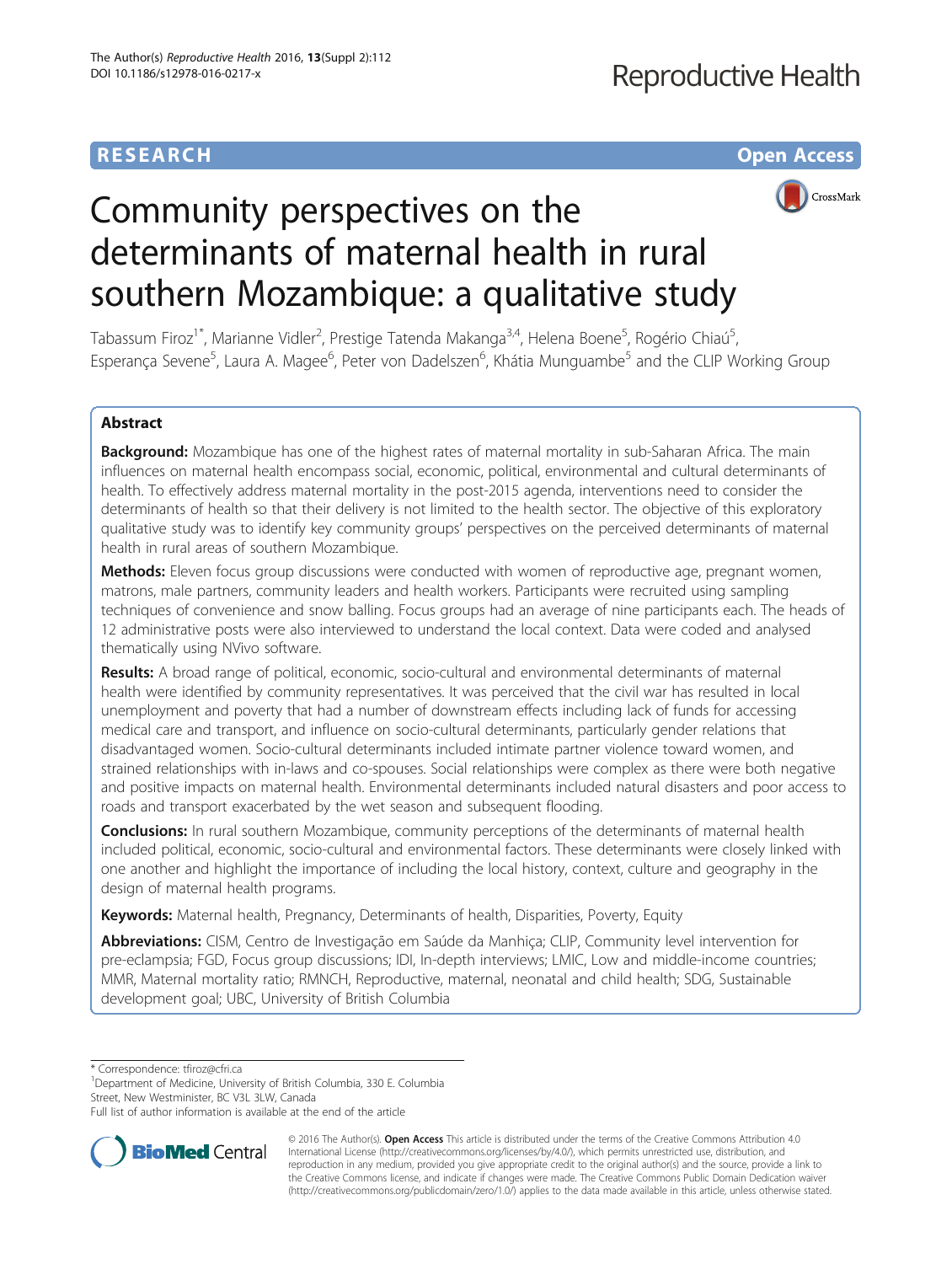#### Plain english summary

The health of mothers depends on a wide variety of social, economic, environmental and political factors. We conducted a study in southern Mozambique to understand the views of women and their communities on the influence of these factors on the wellbeing on mothers. We interviewed chiefs of local administrative posts and held focus groups with women, male partners, female elders (matrons), community leaders and health workers. Based on the perspectives of each of these groups, we found that the broad range of social, economic, environmental and political factors that impact the health of mothers are influenced by each other and also by local history, context and geography. These factors should be incorporated in the design and delivery of programs for pregnant women in southern Mozambique.

#### Background

The determinants of health are the conditions in which people are born, grow, live, work and age; these are shaped by the distribution of money, power and resources at global, national, and local levels [[1](#page-7-0)]. These crucial influences on maternal health encompass political, economic, social, cultural and environmental dimensions [\[1](#page-7-0)]. Millennium Development Goal 5, while receiving unprecedented attention from governments, policy-makers, donors, researchers, civil society and other stakeholders, has not sufficiently recognised the impact of these determinants and has instead focused almost entirely on interventions delivered by the health sector [\[2\]](#page-7-0). The updated Global Strategy, in the context of the of the new Sustainable Development Goal (SDG) agenda, thus urges for a more integrated and transformative approach to maternal health, with much greater cross-sectoral links across social, economic and environmental pillars [\[1](#page-7-0)]. By widening the scope to include the determinants of health, progress on maternal health can be accelerated.

Mozambique has one of the highest rates of maternal mortality in sub-Saharan Africa with a maternal mortality ratio (MMR) of 480 per 100,000 live births [[3\]](#page-7-0). Mozambique's recent Health Sector Strategic Plan (2014–2019) comprises seven objectives based on the principles of primary health care, equity and improved quality of services [[4\]](#page-7-0). Within these objectives, there is a strong focus on the determinants of health, particularly geographic inequities, nutrition and food security, access to safe water and sanitation, gender inequality, illiteracy and poverty, [\[4\]](#page-7-0) and the importance of cross-sectoral cooperation [\[4\]](#page-7-0). The strategic plan is aligned with the African Union Multi-Sector Framework on Reproductive, Maternal, Neonatal and Child Health (RMNCH) that was developed to ensure integration of continental, sub-regional and country-level policy and budget action across all health and social determinant sectors [[5\]](#page-7-0).

The literature has identified a number of determinants that influence maternal health in Mozambique. A recent study from Maputo Province found that the high number of maternal deaths and severe maternal morbidities were influenced by lack of money for transportation and medical costs, lack of decision making power and distance from health facilities [\[6](#page-8-0)]. Studies from rural Mozambique confirm similar findings including spatial disparities in geographic access to reproductive health services and gender inequality in decision making in pregnancy [\[7](#page-8-0), [8](#page-8-0)]. Chapman in her ethnographic work on perceived reproductive risk in central Mozambique found vulnerability was intensified by poverty, economic austerity, land shortages, increasing social conflict and inequality and lack of male support [\[9](#page-8-0), [10](#page-8-0)].

However, most of the literature on the determinants of maternal health does not include the perspectives of women and their communities. Their perspectives can offer important insights into uncovering and understanding the determinants, as well as the interactions between them, and can guide the development and implementation of health interventions. Often programmes and interventions are designed without the input of those directly affected by their implementation and thus, uptake may be poor. An example from the maternal health literature of this oversight is demonstrated in a qualitative metasynthesis examining antenatal care utilisation in low- and middle-income countries (LMIC); this study found misalignment between current antenatal care provision and the social and cultural context. [[11](#page-8-0)] Given that antenatal care provision may be theoretically and contextually at odds with local beliefs and experiences, even high-quality antenatal care may not be utilized unless their views and concerns are addressed and incorporated into care [\[11\]](#page-8-0).

One of the priority interventions from Mozambique's National Strategic Plan for Maternal and Perinatal Mortality Reduction is to empower communities to participate actively in the process of identification and analysis of their own health problems [[12\]](#page-8-0). This is supported by Ending Preventable Maternal Mortality, a human rights approach to maternal and newborn health, which calls for including women, girls, families and communities by enabling participation and thereby influencing how the health system works [\[13](#page-8-0)]. Therefore, we conducted an exploratory qualitative study in rural southern Mozambique to uncover and describe community perspectives of the determinants of maternal health and the resulting health behaviours.

## Methods

This study was conducted as part of a large-scale mixed methods feasibility study, Community Level Intervention for Pre-eclampsia (CLIP), that aims to reduce maternal mortality and morbidity due to pre-eclampsia [\[14](#page-8-0)].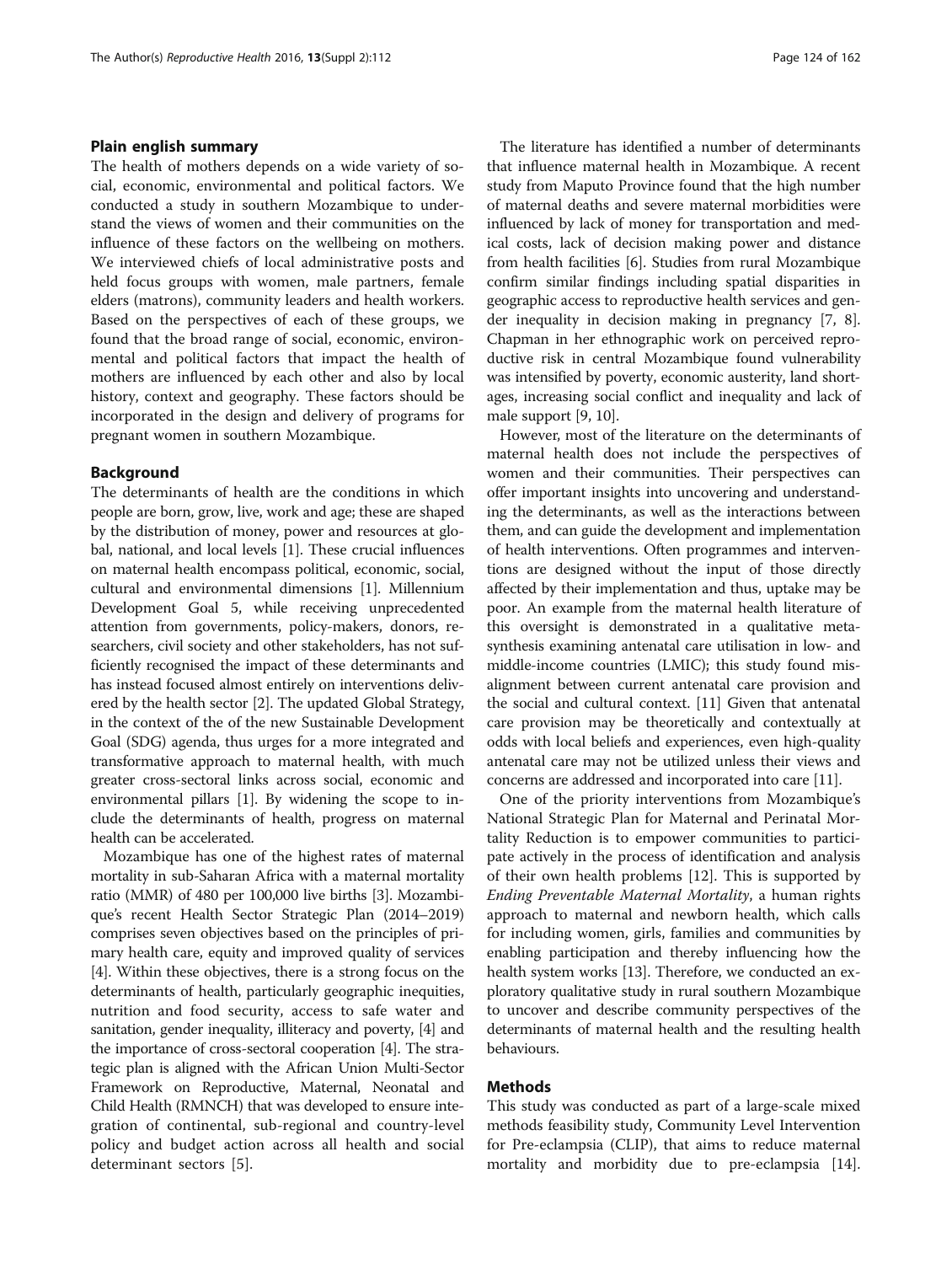Within this study framework, we sought to explore the relationship between the determinants of health and maternal morbidity and mortality. To understand the context within which women live, in-depth interviews (IDI) were conducted with 12 administrative post chiefs in Gaza and Maputo (Fig. 1). The heads of administrative posts were chosen as they are familiar with the geography, politics, history and infrastructure of their communities. The recruitment process consisted of visiting each administrative post and making a formal appointment with the chief to invite them to participate in the study.

A total of 10 focus group discussions (FGD) were conducted with pregnant women, reproductive age women, matrons (elderly women in the community who serve as traditional birth attendants), male partners, community leaders, and health workers (Table 1). The study area for focus groups consisted of four administrative posts, two in Gaza and two in Maputo province (Fig. 1).

The site characteristics are described elsewhere in more detail [\[14, 15](#page-8-0)]. Administrative posts were purposely selected to reflect the diversity of socioeconomic and

| Table 1 Focus Group Discussions |  |
|---------------------------------|--|
|---------------------------------|--|

| Target group                                             | Number of FGDs<br>conducted |
|----------------------------------------------------------|-----------------------------|
| Women of reproductive age and matrons                    | っ                           |
| Pregnant women                                           |                             |
| Male decision makers                                     | 2                           |
| Local health care providers: community health<br>workers | 2                           |
| Community leaders                                        | 2                           |
| <b>Traditional healers</b>                               |                             |

demographic characteristics in southern Mozambique, such as level of urbanization, population density, distance to a trading centre, presence of referral health facilities, and physical access to them. The administrative posts selected for this study are served by one to two primary health care centres with variable numbers of maternal child health nurses and community workers, locally named Agentes Polivalentes Elementares (APEs). Each

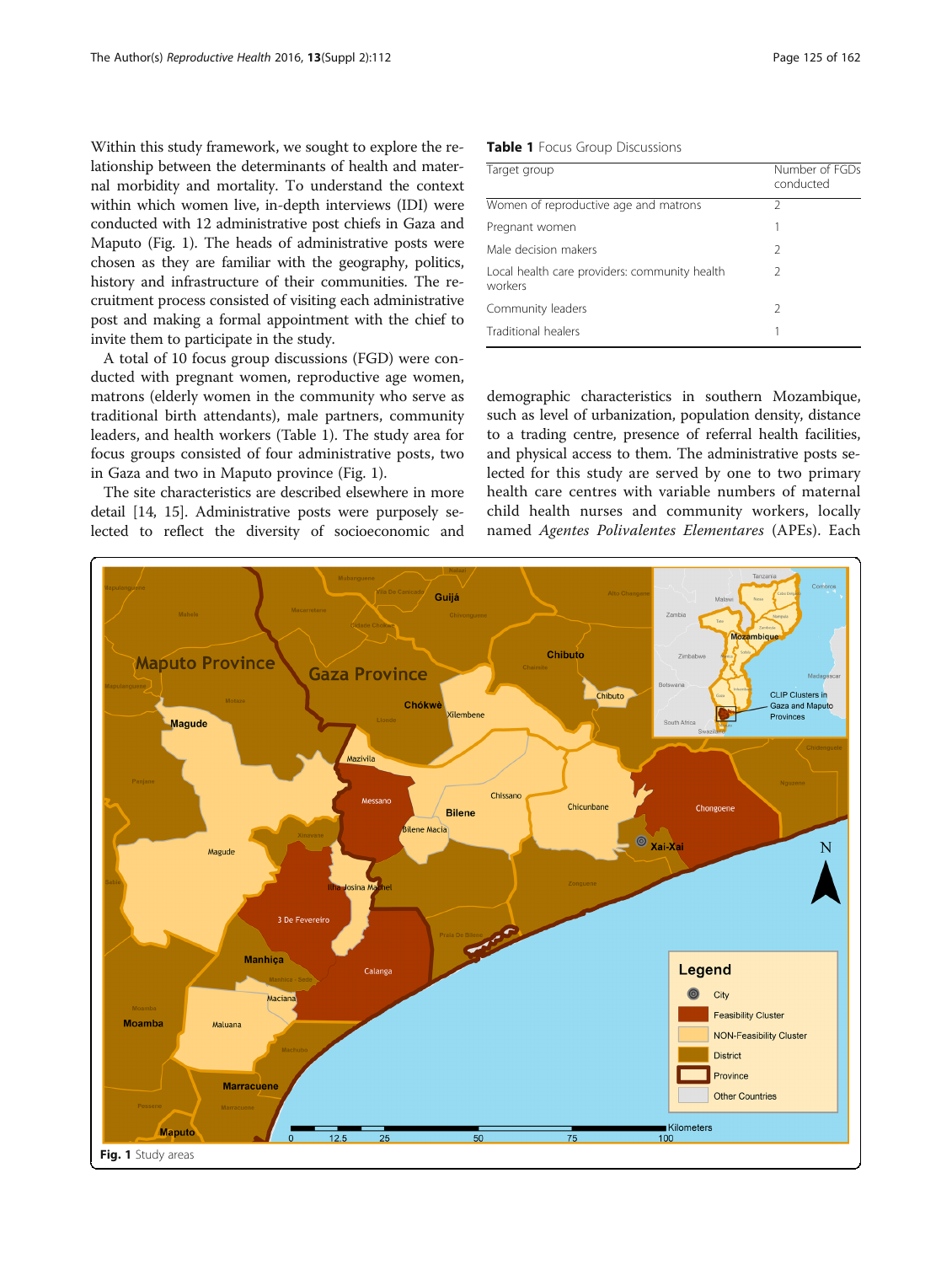administrative post had access to secondary and/or tertiary care facilities as well.

A study by our group using spatio-temporal modelling found that most women in our study area either walked or used public transport to access maternal care at the primary level, while most primary facilities provided transport to higher level facilities. 13 of the 417 communities in the study area were completely isolated from maternal health services as a result of flooding at some time during the study timeline [[16\]](#page-8-0).

Focus group participants were identified through community leaders after describing the inclusion and exclusion criteria and seeking permission. FGDs were usually conducted out-doors at círculos (the centre point of the village where the community usually gathers) or at the community leaders' houses. Participants were recruited using sample of convenience and snow-balling. Focus groups had an average of nine participants.

The minimum number of FGDs was pre-determined based on previous experiences of reaching saturation regarding similar topics [\[14](#page-8-0), [15](#page-8-0)]. Both across and withingroup saturation was assessed and for this study, saturation of themes was reached. All of the administrative post chiefs were interviewed to capture singularities of administrative posts historical, political, geographical and structural contexts. Data collection was conducted between December 2013 and April 2014. This process was led by two Mozambican social scientists (KM, HB) assisted by four local interviewers. All data collectors were fluent in Portuguese and the local language, Changana. IDIs with chiefs were conducted in Portuguese whereas FGDs were conducted in Changana and Portuguese. Interviews and focus groups were translated to English by qualified translators. Signed informed consent and permission to record conversations were obtained from each participant of the IDIs and FGDs. Ethical approval for this study was obtained from the Centro de Investigação em Saúde da Manhiça (CISM) Institutional Review Board (CIBS – CISM) in Mozambique and the University of British Columbia (UBC) Clinical Research Ethics Board.

Three of the authors (TF, PTM and MV) from UBC coded the data. Two transcripts were coded by all three authors to confirm that there was agreement. Six transcripts were randomly selected for supplementary coding by two Mozambican social scientists (KM and HB) to ensure that the context of the text was not lost in translation. Data analysis was performed using NVivo version 10.0 (QSR International Pty. Ltd. 2012). A thematic analysis approach was taken. The thematic categories (political, economic, socio-cultural and environmental) were determined in advance based on the current literature and relevant policy frameworks. The coding structure was developed through collaboration among all

researchers. New sub-themes were added as they emerged from the data. Data were analysed for the relationships between these sub-themes. Emergent propositions were tested through systematic searches of coded text and alternative explanations were explored through systematic searches of uncoded text. Fig. [2](#page-4-0) describes the coding structure.

## Results

## Political determinants

Mozambique has a recent history of internal war and state economic and health reform policies that have had profound impact on society [[6\]](#page-8-0). Thus, all administrative post chiefs in the study area were asked to describe the lasting impact of the Mozambican civil war, commonly referred to as the "Sixteen Years War". According to participants, the war resulted in the loss of lives, infrastructure and livestock, and led to unemployment with significant impact on the practice of animal husbandry. While women, male partners, community leaders and health workers did not directly comment on the link between the war and maternal health, unemployment was consistently mentioned by women of reproductive age more than the other groups as an important factor contributing to wellbeing. Some women mentioned that they cultivated crops to make money while others mentioned that they sought domestic work (maid/housekeeper) as a means of employment. However, most women mentioned that there are no jobs.

"Here in our community, there is no other plan, because here there is no farm to be able to wake up in the morning and go to work…. there is only hunger, that is the way we live here in our community" [Focus group discussion with women of reproductive age, Ilha Josina, Maputo]

## Economic determinants

The lack of employment and subsequently, poverty impacted women in several ways. Women of reproductive age as well as health workers stated that financial constraints limited women's ability to access transport and care, especially to buy medications. At the facilities, women often incurred additional expenses beyond the cost of services, such as the purchase of food while in care, however, women were frequently unable to comply due to lack of funds. Women stated that if their partners could not assume the medical expenses during pregnancy or did not share their salaries, it could lead to vulnerability or complications. Women described that at times they walked to facilities because they could not afford transport. The same observation was made by health workers, who are often frontline health care providers. Furthermore, unemployment impacted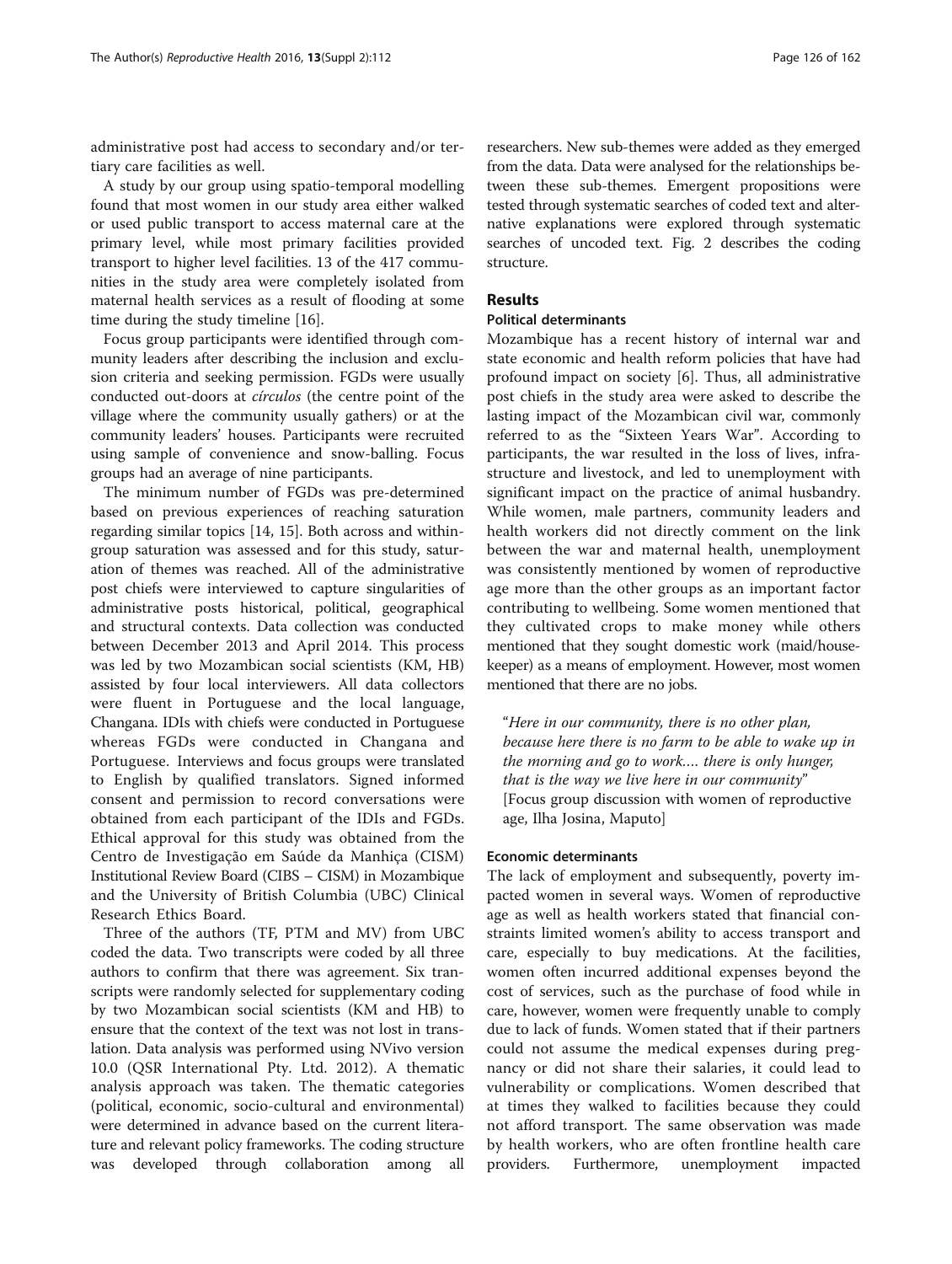<span id="page-4-0"></span>

pregnant women through the inability to raise communal funds to practice *xitique*, which is a common informal savings and credit arrangement [\[15\]](#page-8-0).

While health care workers and women had similar views about the impact of unemployment on well-being in pregnancy, male partners and community leaders were divided. Some male partners pointed out that if they were unemployed, they were unable to provide food for their pregnant wives. Other men claimed "money does not solve anything and the one who solves is God" [Focus group discussion with male partners, Chongoene, Gaza]. While all community leaders acknowledged that poverty was linked to difficulties in pregnancy, one mentioned that having money to purchase "tablets" was insufficient to avoid complications.

#### Socio-cultural determinants

A woman's marital status during pregnancy was identified as an important health determinant by women, health workers and community leaders. Women perceived single women (women whose partners abandoned them after finding out the pregnancy) as vulnerable particularly due to financial constraints. During focus group discussions, pregnant women described that single women have more complications because they had "to fulfil all the requirements of the house" [Focus group discussion with pregnant women, Manhica]. Community leaders believed widows had the greatest chance of complications because they were poor. In contrast, health workers identified divorced women as at high risk, explaining that "it affects [them] psychologically… it even causes trouble… because she thinks, I'm pregnant but because of [lack of] sustenance, what will be of that child tomorrow, if it happens to be born" [Focus group discussion with health workers, Chongoene, Gaza]. These respondents also felt that separated women were vulnerable because of a lack of support.

"She does not have anybody who can support her during the gestational period, different from the woman who has a spouse. He can take her for pre-natal examination, he can take her shopping at the market and they can be together anywhere." [Focus group discussion with health workers, Chongoene, Gaza]

A perception shared by both women and community leaders was that relationships tended to change if women became sick during pregnancy. Reproductive age women, health workers and community leaders described that partners of sick women no longer wanted to take care of them and would at times abandon them. A community leader described a situation in his neighbourhood:

"I, as a leader, I see a lot of things. Some people do lobola [a traditional practice of giving money, livestock, fabric etc. to the woman's family by the husband at the time of marriage] and when she gets sick they abandon her, saying they don't want her anymore. Even this month, we are faced with a situation of someone being hit by a motorcycle. He took her to the hospital but he no longer cares. He no longer wants to know her." [Focus group discussion with community leaders, Chongoene, Gaza]

At the same time, some community leaders linked pregnancy complication to a woman's behaviour "she gets pregnant without knowing the person who impregnated her [and] it brings complications" [Focus group discussion with community leaders, 3 de Fevereiro, Maputo].

Women identified that for those in polygamous relationships, complications may arise if there was a bad relationship among co-spouses. They also found it stressful when male partners favoured one co-spouse over another.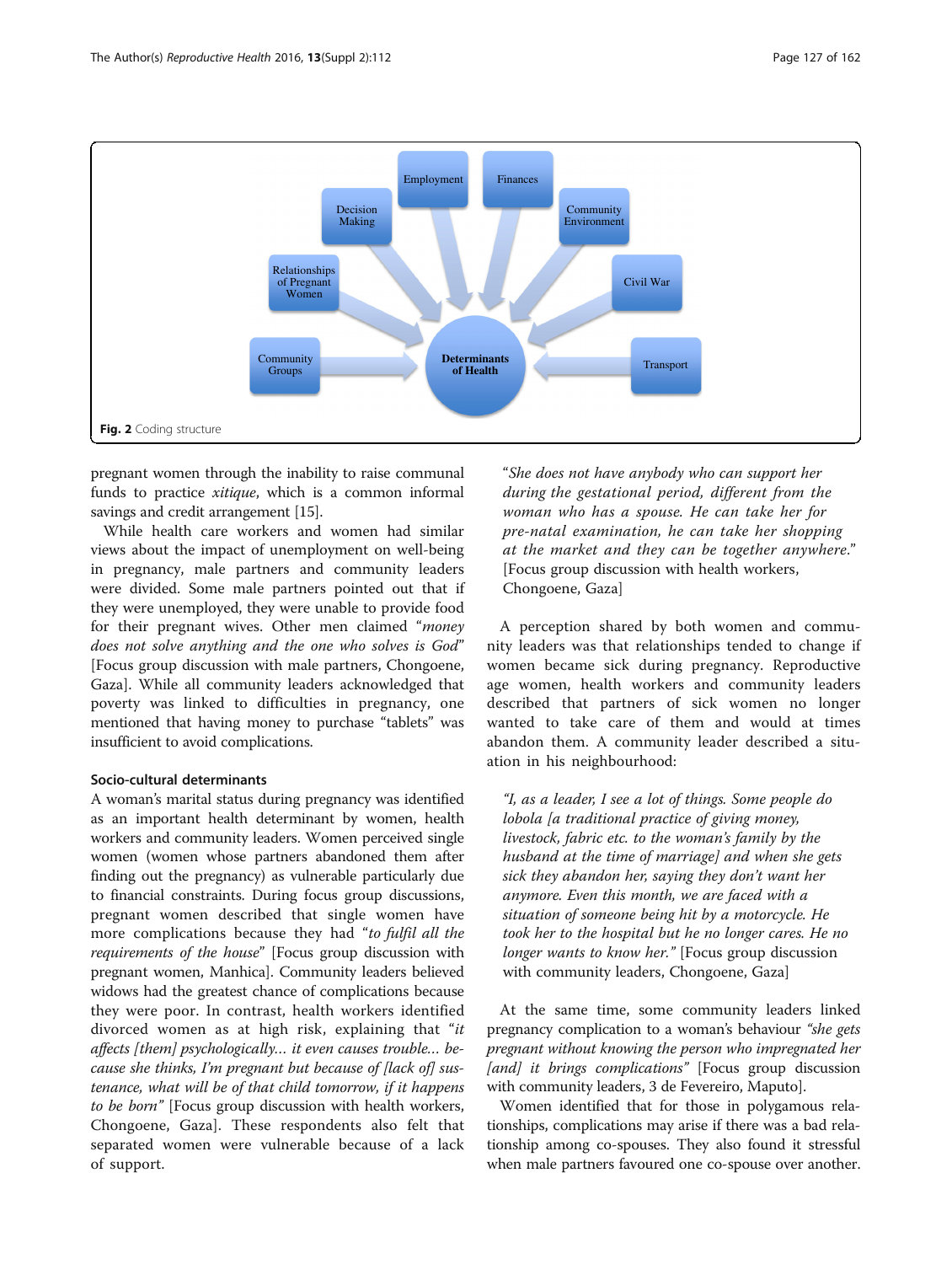The relationship with in-laws was highlighted as particularly significant by several respondents. Pregnant women stated that if they were living with in-laws, they would have complications because "everyone is looking" and that "she is thinking a lot". Health workers expressed similar opinions and stated "there are mothers-in-law who live with the daughter-in-law while the husbands live in South Africa. A small thing, a little failure while the daughterin-law is pregnant- this is serious trouble, and the pregnant woman can develop hypertension". [Focus group discussion with health workers, 3 de Fevereiro, Maputo]

Intimate partner violence was described as important factor affecting health and well-being in pregnancy.

"Yes it happens because when the man is already angry, he no longer looks where he hits." [Focus group discussion with community leaders, 3 de Fevererio, Maputo]

Community leaders tended to discuss gender roles and norms in the context of intimate partner violence. They discussed that several factors would lead a man to be physically aggressive such as woman "insulting him", "making noise" and "misusing money". One community leader described his relationship as "me and my wife, we have been married for forty seven years and I never beat her because she follows the rules". [Focus group discussion with community leaders, Chongoene, Gaza]. Male leaders did not cite reasons for physical violence but rather acknowledged that beating a pregnant woman is "not good" and could lead to complications such as abortion and premature delivery.

Pregnant women described a change in women's acceptance of intimate partner violence in recent years. While in the past women were perceived as being silent about intimate partner violence, they are now are vocal about it. "In past times she would stay at home even when beaten, still bearing children and even dying at home. But nowadays women no longer like to be beaten and there are men who, when they beat pregnant women, do not look where they hit and they can even hit in the belly. It can even be where the baby's head is and the baby may be stillborn. In the past they would be beaten and did not return to their (maternal) homes but stayed in the household". [Focus group discussion with pregnant women, Manhica] They explained that women are vocal about violence and will bring up this issue in a public forum like community circles. This had consequences for the man as he could be "put in jail". Male partners acknowledged that "the problem of beating women is not good because women when pregnant [have] to be very well taken care of…and [beating] can provoke an unhealthy pregnancy. So it's not good to beat them." [Focus group discussion with male partners, 3 de Fevereiro, Maputo]

Women of reproductive age, including pregnant women participating in the FGDs, described a complex relationship with neighbours and their immediate communities. A good relationship with neighbours was identified as being an important determinant of maternal health. Women, health workers and community leaders all felt that if women did not "get along" with neighbours or "if there was no understanding" between neighbours, it could result in difficulties or complications during pregnancy. Women described "here when they don't like you, they do bad things, so that when the time arrives for childbirth, you have complications, and they do things so that you are always arguing with people." [Focus group discussion with pregnant women, Manhinca]. Although this was not explored further in the focus groups, women's understanding of the relationship with neighbours could be similar to Chapman's work in which she characterized a domain of reported pregnancy illness episodes as personalistic harm caused by a human or spirit foe that women in her study called "illnesses provoked by bad spirits" [\[10\]](#page-8-0). She found that women reported that witchcraft and sorcery caused reproductive problems [\[10\]](#page-8-0).

At the same time, all groups recognised that neighbours were a vital source of support for pregnant women. Community leaders mentioned "it is not only responsibility of the pregnant woman to take care of herself, but all of us, we should help her". [Focus group discussion with community leaders, Chongoene, Gaza] Neighbours assisted in the event of pregnancy complications and labour, and accompanied women to health facilities. Administrative post chiefs highlighted that at times community members lend each other vehicles for transport. Matrons were acknowledged to be an especially important source of support for pregnant women. In the absence of government health workers in some rural communities, women relied on matrons for advice during pregnancy, assistance with births and accompanying them to health facilities. Matrons mentioned that they were also involved in mediating marital problems and reconciling couples.

Women identified that informal community groups were important as without them, women in these communities could not organise structured activities like *xitique*. A community health worker described the relationship in the following manner "There are friends or adult women or neighbours with whom she must be open, with whom she must talk. She needs to have confidantes, it may be at home, it may be with neighbours, it may be at work, in the farm, at the market. She goes to look for somebody be it a friend with whom she feels free, the person that she is going to consider a confidante, isn't it? She is going to tell her, that I am in this condition". [Focus group discussion with health workers, Chongoene, Gaza]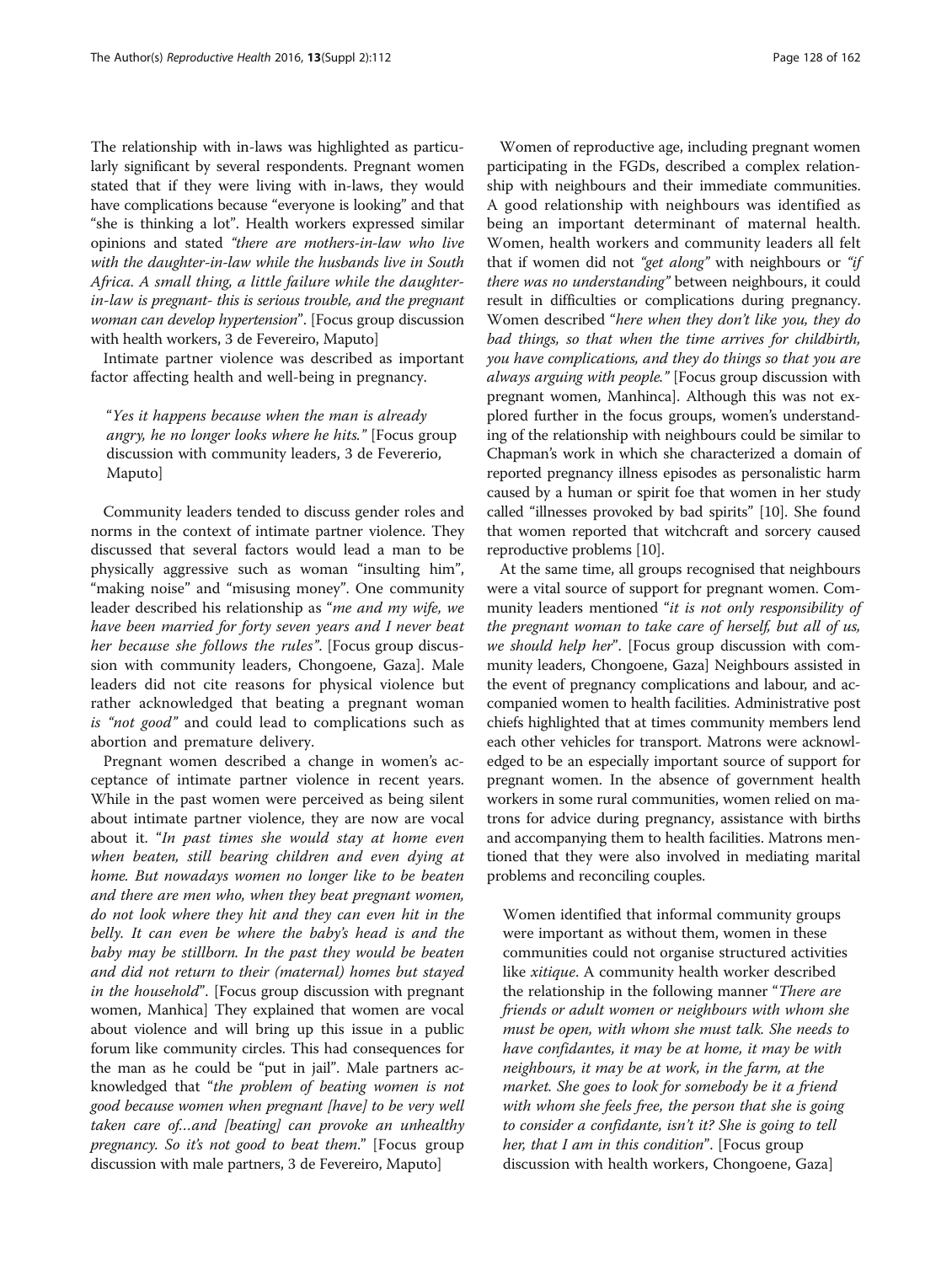## Environmental determinants

Administrative chief posts described that the localities had faced several natural disasters including floods, droughts and cyclones. Several study areas were sandy and therefore, required large 4x4 vehicles for transport. Other areas were described as muddy or had potholes. Many of the administrative chief posts mentioned that could impede access to health services and worsen maternal health. An important consideration for accessing roads was seasonality, particularly the rainy season where many regions are prone to floods. Women identified mosquitos as an environmental factor and linked it to malaria. When asked about transportation, they mentioned that often do not have access and that vehicles are used "only if the person is serious". Male partners also similarly identified that women walked long distances to reach facilities. They also identified that firewood smoke was a concern for pregnant women, while community leaders identified pollution as an important factor for health.

## Discussion

Our study has found that women and their communities in rural southern Mozambique identified a broad range of inter-related determinants that influence maternal health. All respondents highlighted the significance of poverty that was then described as having a number of downstream effects including the inability to pay for transport and medical costs, gender inequality and intimate partner violence, and lack of structured community groups like xitique. Single, divorced and widowed women, were described as a particularly vulnerable groups due to lack of financial and emotional support. At the same time, married women were vulnerable when their partners withheld money or food or if they had difficult relationships with co-spouses or in-laws.

In our study, we included discussions of the local community's history that allowed us to contextualise findings, particularly those related to poverty and unemployment. While our study did not explore the broader impact of the war on disruption of social organisation, we found that women cited similar magnitude of impact due to unemployment and poverty resulting from the war. Our interpretation is similar to that of Chapman who described that Mozambique's history of internal war had a profound impact on the societal structure and women's reproductive vulnerability in her ethnographic work [[9, 10](#page-8-0)]. She describes that violence, material scarcity, dislocation of rural populations, and continued male labor migration has resulted in the high burden of reproductive morbidity [[9](#page-8-0), [10\]](#page-8-0).

The full health impacts of war on women's health includes the harm and trauma during all phases of military activity that disrupt and destroy their shelter, food and health systems, their children's education, their personal life, and their community's cohesiveness [\[17\]](#page-8-0). Women are uniquely harmed by war-related disintegration of health, education and social services, by the breakdown of civil society and security, and by the loss of basic environmental assets, including potable water, sanitation, land, food, and fuel sources [\[17\]](#page-8-0). Women are harmed discriminately by the increased intimate partner violence within the military, as targets of rape and sexual exploitation fueled by armed conflict, and by the increased intimate partner violence that persists beyond war [\[17](#page-8-0)]. Programs and policies need to take a broad approach in addressing the lasting effects of war on women at multiple levels. It is critical to increase women's participation in reconstruction by giving women access to rooms where decisions are made [\[18\]](#page-8-0). In postconflict economies, tailoring education and vocational skills training towards long-term, sustainable employment will allow women to have economic independence [\[18\]](#page-8-0). In Mozambique and other post conflict countries, maternal health programs should include a focus on intimate partner violence which often persists beyond war.

Our findings show that maternal health programs should engage not only women but also male partners and the community at large. In our study, we found that the perspectives of community leaders varied significantly from women and male partners when it came to intimate partner violence. Community leaders appeared to have gender stereotypes about the role of women and had gendered expectations of women's behaviours. This highlights the importance of engaging older male members such as community leaders and including discussion around gender norms and gender roles. Our study also highlights the importance of educating male partners and community leaders about birth preparedness. While women recognized the links between poverty and poor health, male partners and community leaders were divided in their perspective about the importance of money in avoiding pregnancy complications.

In addition to the political, economic and sociocultural determinants, community informants identified several environmental factors that prohibit easy access to roads and transport thus, leading to difficulties in reaching health facilities. In Thadeus and Maine's seminal work Too Far To Walk, a delay in accessing health services is described as one of the three major delays in maternal health [\[19](#page-8-0)]. Although women did not specifically mention distance to facility, some mentioned that due to economic constraints, they walked to facilities. A recent study from Tanzania found that large distances to hospital contribute to high levels of direct obstetric mortality [[20\]](#page-8-0). Women and other community members also identified pollution and smoke as other environmental determinants which are also described in literature [\[21](#page-8-0)]. While there is limited published literature on maternal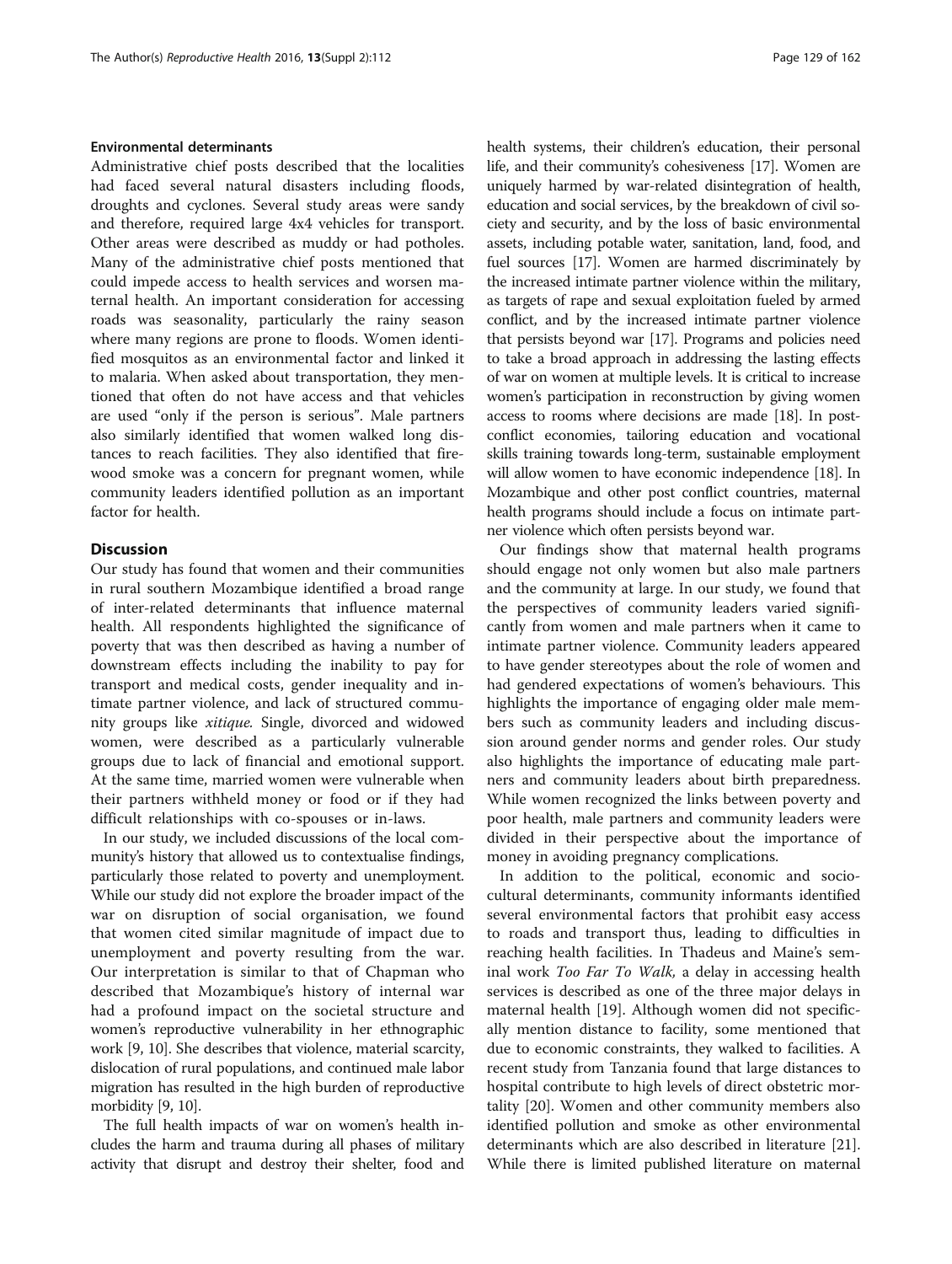<span id="page-7-0"></span>health and environmental determinants [\[21](#page-8-0)–[26](#page-8-0)], key global health institutions like the World Health Organization and United Nations have been drawing attention to gender sensitive responses to the effects of the environmental, particularly climate change [\[27, 28](#page-8-0)].

Our study confirms the need for a broader approach to maternal health programmes. Community participation will be key in achieving a multi-sectoral approach to maternal health. The African Union advocates for the involvement of communities in the identification of maternal health problems, as well as in the planning, financing and implementation of solutions [[29](#page-8-0)]. The rationale for community participation, broadly defined as members of a community getting involved in planning, designing, implementing, and/or adapting health strategies, has included responding better to communities' needs, designing programmes that account for contextual influences on health (such as the effects of local knowledge or cultural practices), increasing public accountability for health, and it being a desirable end in itself [[30](#page-8-0)].

Participatory approaches for improving maternal health have been investigated in the context of effectiveness of specific interventions, either on their own or in combined packages and most show benefits [\[30](#page-8-0)]. There is a paucity of literature on community participation and its effect on the determinants of health. Studies from other areas of health such as alcohol related violence, public safety and breast cancer, have shown that community participation can improve understanding of the socio-environmental causes of ill health [\[30\]](#page-8-0). We can draw from lessons from these other areas of health and apply them to maternal health.

#### Conclusion

The political, socio-cultural, economic and environmental determinants of health are critical influences on maternal health. In rural southern Mozambique, the history of civil war has resulted in unemployment, which was recognised by community members as an important determinant of health in the community. They also identified key relationships that influence well-being in pregnancy including that with partners, co-spouses, in-laws and neighbours. Inability to access roads and transport due to the terrain, seasonality and natural disasters was highlighted as a potential environmental barrier to improved maternal health.

Frameworks for improving maternal health should include a wide array of health determinants in order to develop comprehensive strategies to reduce mortality and morbidity. Determinants not only influence access and coverage of health interventions but also shape behaviours. Programmes should address gender violence and gender inequality. It is critical to involve the community at all levels to design solutions that are appropriately targeted and contextualised. Cross-cutting multi-sectoral

programme delivery is needed to effectively address and advance maternal health.

## Additional file

#### [Additional file 1:](dx.doi.org/10.1186/s12978-016-0217-x) Reviewer reports. (PDF 327 kb)

#### Acknowledgements

This study was funded by the Grand Challenges Canada- Stars in Global Health program. The authors gratefully acknowledge the contributions of the Community Level Interventions for Pre-eclampsia (CLIP) Working Group: Rosa Pires, Zefanias Nhamirre, Rogério Chiau, Analisa Matavele, Adérito Tembe, Lina Machai, Delino Nhalungo, Beth Payne, Sharla Drebit, Chirag Kariya and Sumedha Sharma.

#### Declarations

This article has been published as part of Reproductive Health Volume 13 Supplement 2, 2016: Building community-level resilience for the case of women with pre-eclampsia. The full contents of the supplement are available online at [http://reproductive-health-journal.biomedcentral.com/articles/](http://reproductive-health-journal.biomedcentral.com/articles/supplements/volume-13-supplement-2) [supplements/volume-13-supplement-2.](http://reproductive-health-journal.biomedcentral.com/articles/supplements/volume-13-supplement-2) Publication charges for this supplement were funded by the University of British Columbia PRE-EMPT (Pre-eclampsia/Eclampsia, Monitoring, Prevention and Treatment) initiative supported by the Bill & Melinda Gates Foundation.

#### Authors' contribution

TF conceptualized and drafted the manuscript. HB, RC and KM coordinated data collection and assisted in analysis. TF, MV and PTM coded the data. All authors provided input and revised the manuscript. All authors read and approved the final manuscript.

#### Competing interests

The authors declare that they have no competing interests.

#### Peer review

Reviewer reports for this article are included in Additional file 1.

#### Author details

<sup>1</sup>Department of Medicine, University of British Columbia, 330 E. Columbia Street, New Westminister, BC V3L 3LW, Canada. <sup>2</sup>Department of Obstetrics and Gynaecology and the Child and Family Research Institute, University of British Columbia, 950 W 28th Ave, Vancouver, British Columbia V5Z 4H4, Canada. <sup>3</sup>Department of Geography, Simon Fraser University, Burnaby, British Columbia V5A1S6, Canada. <sup>4</sup> Department of Surveying and Geomatics, Midlands State University, P Bag 9055 Gweru, Zimbabwe. <sup>5</sup>Centro de Investigação em Saúde da Manhiça (CISM), Bairro Cambeve, Rua 12, Distrito da Manhiça, CP 1929 Manhiça, Mozambique. <sup>6</sup>Department of Obstetrics and Gynaecology, St George's, University of London, Cranmer Terrace, London SW17 0RE, UK.

#### Published: 30 September 2016

#### References

- 1. World Health Organization. Social determinants of health [Internet]. Geneva: World Health Organization. 2016. Available from: [www.who.int/topics/](http://www.who.int/topics/social_determinants/en/) [social\\_determinants/en/.](http://www.who.int/topics/social_determinants/en/)
- 2. Every Woman Every Child Determinants of Health Working Group. Socioeconomic, political and environmental determinants- draft working paper version 24 March 2015.
- 3. Countdown to 2015 Maternal, Newborn and Child Survival. Mozambique [Internet]. May 2013. Available from: [http://www.countdown2015mnch.org/](http://www.countdown2015mnch.org/documents/2013Report/Mozambique_Accountability_profile_2013.pdf) [documents/2013Report/Mozambique\\_Accountability\\_profile\\_2013.pdf](http://www.countdown2015mnch.org/documents/2013Report/Mozambique_Accountability_profile_2013.pdf). Accessed July 2016.
- 4. World Health Organization. Mozambique Country Co-operation Strategy. 2014. Available from: [http://www.who.int/countryfocus/cooperation\\_](http://www.who.int/countryfocus/cooperation_strategy/ccsbrief_moz_en.pdf) [strategy/ccsbrief\\_moz\\_en.pdf.](http://www.who.int/countryfocus/cooperation_strategy/ccsbrief_moz_en.pdf)
- 5. African Union. Policy Brief Multi-Sector Determinants of Reproductive Maternal Newborn and Child Health. 2013. Available from: [http://www.who.](http://www.who.int/pmnch/media/events/2013/au_policy_brief_determinants.pdf) [int/pmnch/media/events/2013/au\\_policy\\_brief\\_determinants.pdf](http://www.who.int/pmnch/media/events/2013/au_policy_brief_determinants.pdf).